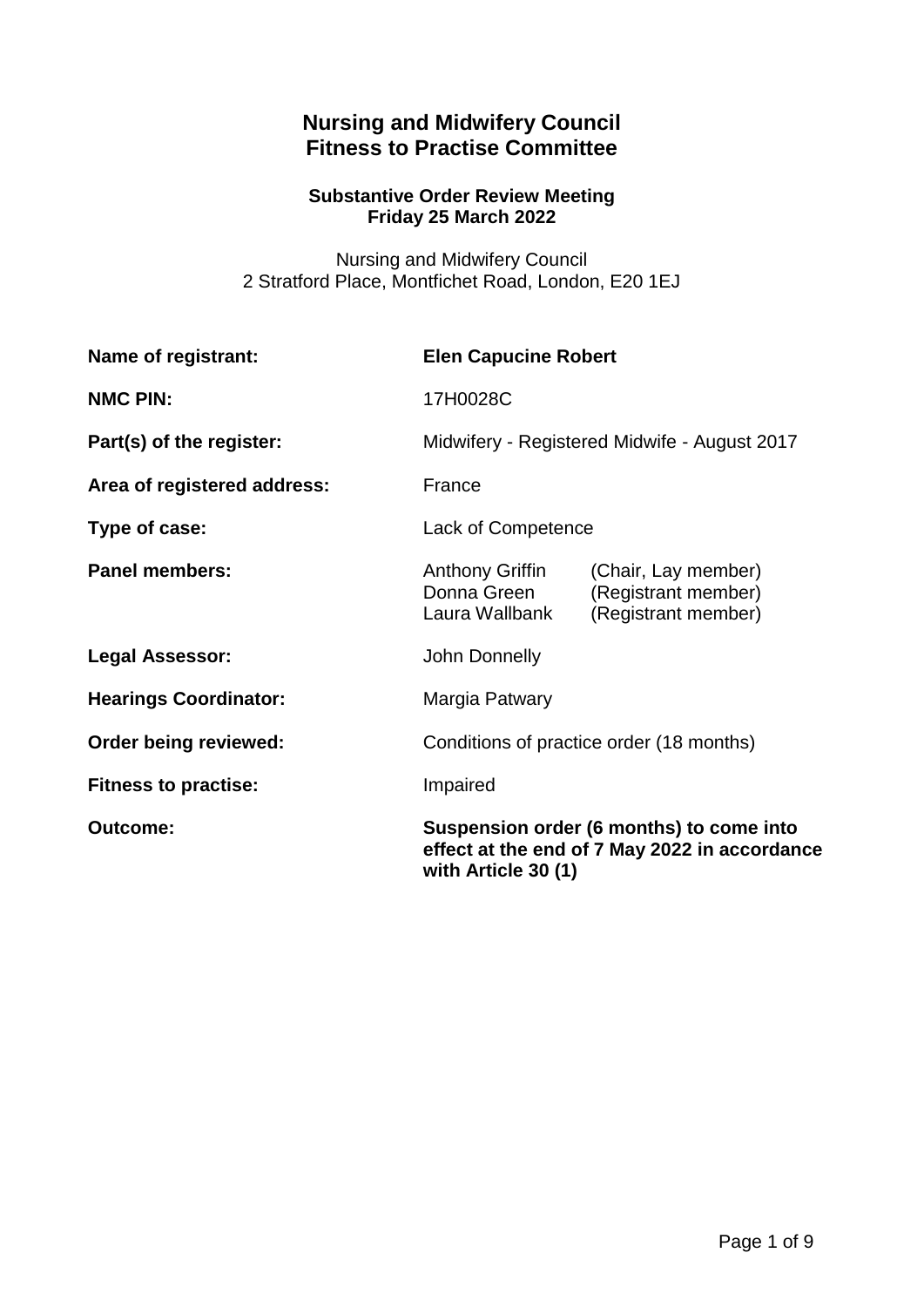## **Decision and reasons on service of Notice of Meeting**

The panel noted at the start of this meeting that Miss Robert was not in attendance and that the Notice of Meeting had been sent to Miss Robert's registered email address on 3 February 2022.

The panel took into account that the Notice of Meeting provided details of the substantive order being reviewed, the time, dates and venue of the meeting.

The panel accepted the advice of the legal assessor.

In the light of all of the information available, the panel was satisfied that Miss Robert has been served with notice of this meeting in accordance with the requirements of Rules 11A and 34 of the 'Nursing and Midwifery Council (Fitness to Practise) Rules 2004', as amended (the Rules).

#### **Decision and reasons on review of the substantive order**

The panel decided to replace the current conditions of practice order with a suspension order for six months.

This order will come into effect at the end of 7 May 2022 in accordance with Article 30(1) of the 'Nursing and Midwifery Order 2001' (the Order).

This is the second review of the initial 12 month suspension order on 9 October 2019 and subsequent 18 month conditions of practice order imposed by a Fitness to Practise panel on 23 September 2020. The current order is due to expire at the end of 7 May 2022.

The panel is reviewing the order pursuant to Article 30(1) of the Order.

The charges found proved by way of admission which resulted in the imposition of the substantive order was as follows: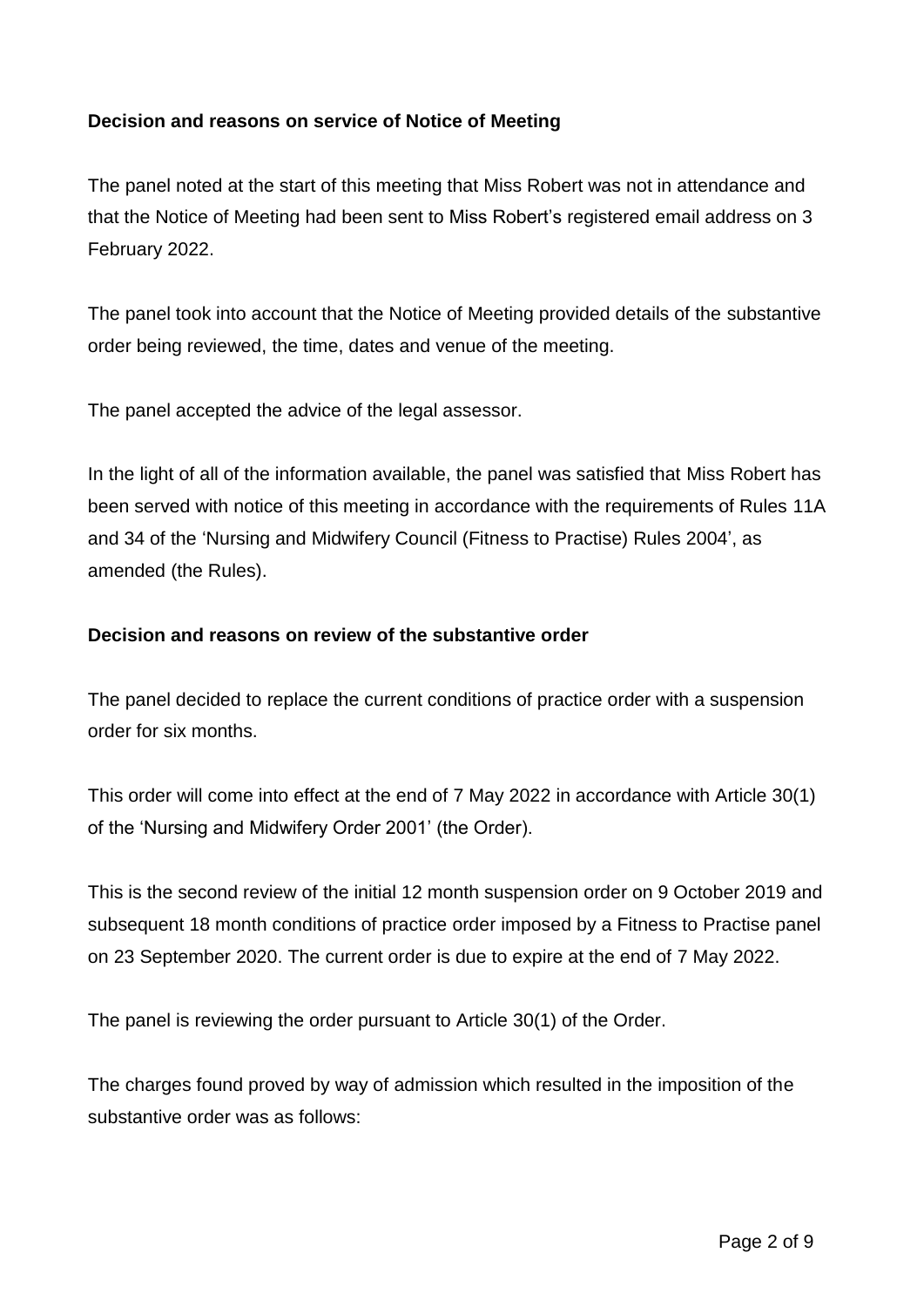- *1) 'Shortly after appointment you failed an initial foetal heart monitoring competence test*
- *2) On or about 1 April 2018, you failed to identify a pathological cardiotocograph (CTG)*
- *3) On or about 10/4/2018 you failed to identify and/or escalate a decelerated foetal heartbeat*
- *4) On 16 April 2018 you failed a foetal heart monitoring competence re-test*
- *5) On or about 28 March 2018, in the birthing pool, you failed to recognise and/or adequately monitor and/or escalate an instance of a late deceleration in foetal heartbeat*
- *6) Between 22 March 2018 and 16 April 2018 you failed to achieve the minimal clinical proficiency level of 3 in all specified areas of your Performance Improvement Plan*

*AND in light of the above, your fitness to practise is impaired by reason of your lack of competence.'* 

The previous reviewing panel determined the following with regard to impairment:

*'The panel considered whether Miss Robert's fitness to practise remains impaired. It noted that the substantive panel had no evidence of any insight or remediation from Miss Robert and determined that she posed a high risk of repetition if she were allowed to practise unrestricted.* 

*A letter from Miss Robert, dated 22 October 2019, informed the NMC that she had been on maternity leave since April 2019 and would be until autumn 2020. She also stated that she had returned to France but did not work in hospitals. Instead, she had worked as a self-employed midwife and intended to return to this once her maternity leave ended. According to Miss Robert, her practice as a self-employed*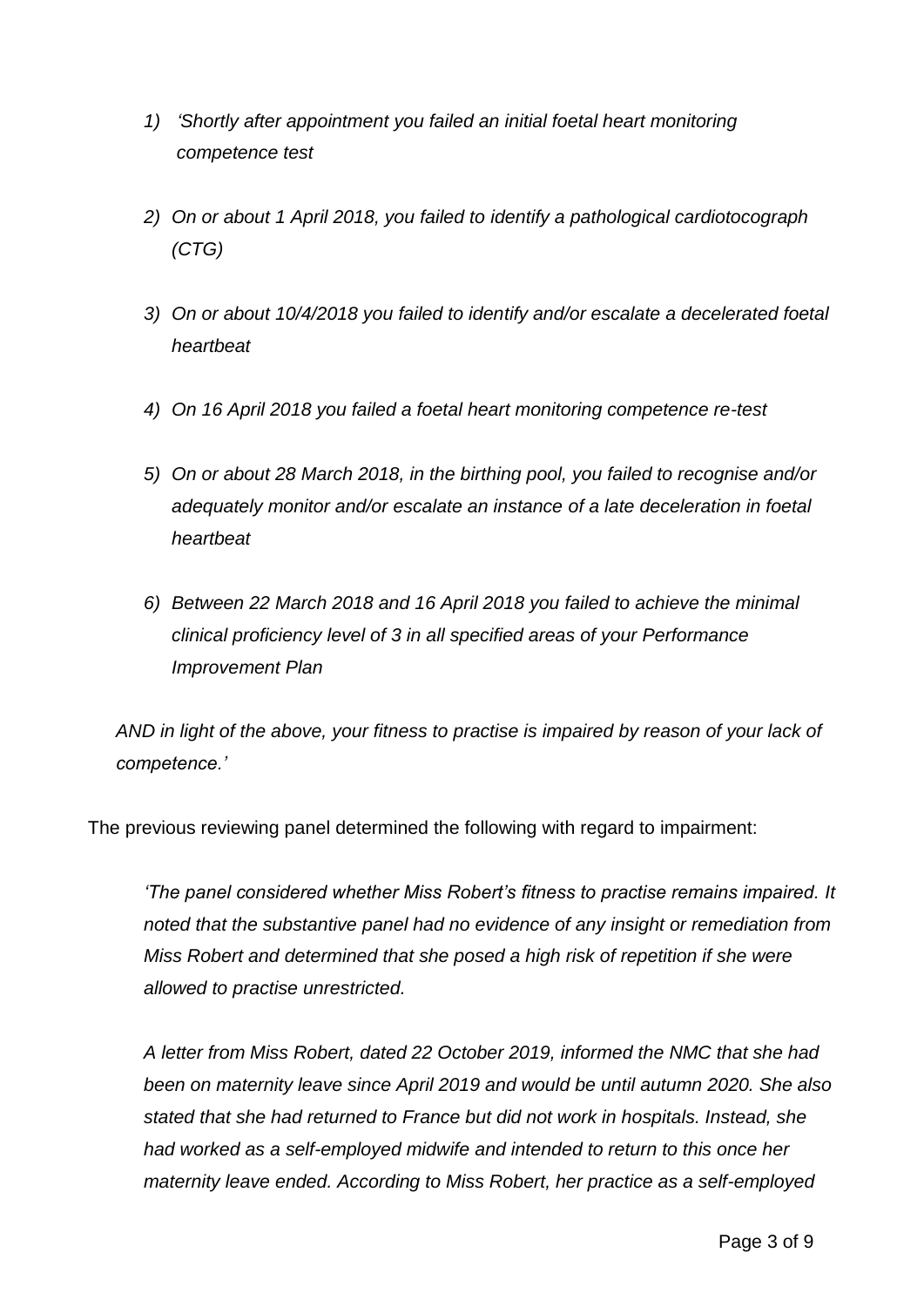*midwife included 'supporting women in their basic gynaecological needs (contraception, pap-smear…), physiological pregnancies and post-partum and pelvic floor re-education.' Miss Robert also states that, at that time, she was not completing any training due to her maternity leave but 'will resume training as soon*  as possible' and was on a waiting list for a gynaecology university degree starting *'next fall'. She also writes that 'in the unlikely event that I should ever have to attend births again, I will do so after the necessary training required on foetal monitoring and more as well as proper companionship'.* 

*Although Miss Robert has continued to engage with the NMC she has not provided any further update as to her current employment situation.* 

*Miss Robert has provided a number of training certificates for this review hearing. However, the panel noted that these did not address the specific concerns about Miss Robert's competence, namely foetal heart monitoring and escalation. Some of them also pre-date the substantive hearing. Miss Robert has also not provided any other evidence of safe practice or competence in the area of foetal heart monitoring, such as testimonials or references from colleagues.* 

*The panel appreciated that Miss Robert's ability to remediate her competence has been impacted by her maternity leave. However, the panel considered that the limited information provided by Miss Robert was insufficient to demonstrate that she has improved her skills as regards fetal heart monitoring.*

*The panel also noted that, although Miss Robert indicated that she would provide a reflective piece, she has not done so. The panel therefore had no evidence to suggest that Miss Robert's insight has developed since the last hearing or that she has developed a greater understanding of her failings.* 

*The panel determined that, in the absence of remediation and insight, Miss Robert continued to pose a risk of repetition. The panel therefore decided that a finding of impairment continued to be required on public protection grounds.*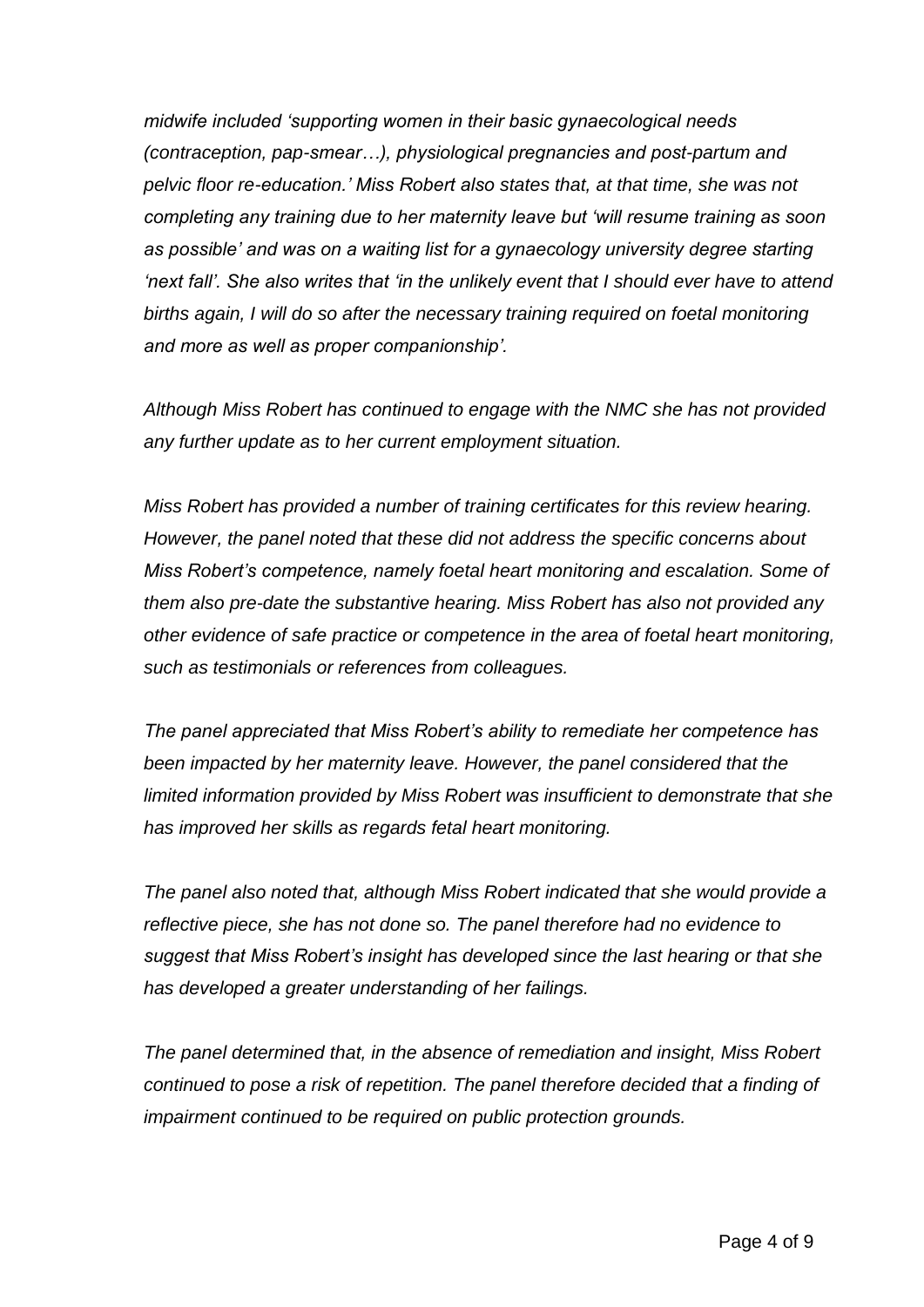*The panel also agreed with the decision of the substantive panel that a finding of current impairment on public interest grounds was required to maintain public confidence in the midwifery profession and to uphold proper professional standards for members of the profession.'*

The previous reviewing panel determined the following with regard to sanction:

*'Having found Miss Robert's fitness to practise currently impaired, the panel then considered what, if any, sanction it should impose in this case. The panel noted that its powers are set out in Article 29 of the Order. The panel also took into account the NMC's Sanctions Guidance and bore in mind that the purpose of a sanction is not to be punitive, though any sanction imposed may have a punitive effect.*

*The panel first considered whether to take no action but concluded that this would be inappropriate in view of the risk of repetition identified. Taking no further action would not restrict Miss Robert's practice and therefore would not protect the public. The panel decided that it would be neither proportionate nor in the public interest to take no further action.*

*The panel next considered whether to impose a caution order but concluded that this would also be inappropriate for the same reasons, as a caution order would not restrict Miss Robert's practice in any way.* 

*The panel next considered replacing the suspension order with a conditions of practice order. The panel considered that it would be possible to formulate conditions which would protect the public, given that the concerns in this case relate to identifiable areas of Miss Robert's midwifery practice. The panel noted that Miss Robert is not currently practising as a midwife in the UK. However, the panel did not consider that this made conditions of practice unworkable, as any conditions would take effect should Miss Robert return to this country. The panel noted that Miss Robert engaged with the local investigation and, since her substantive hearing, she has engaged with the NMC and expressed a willingness to undergo retraining.*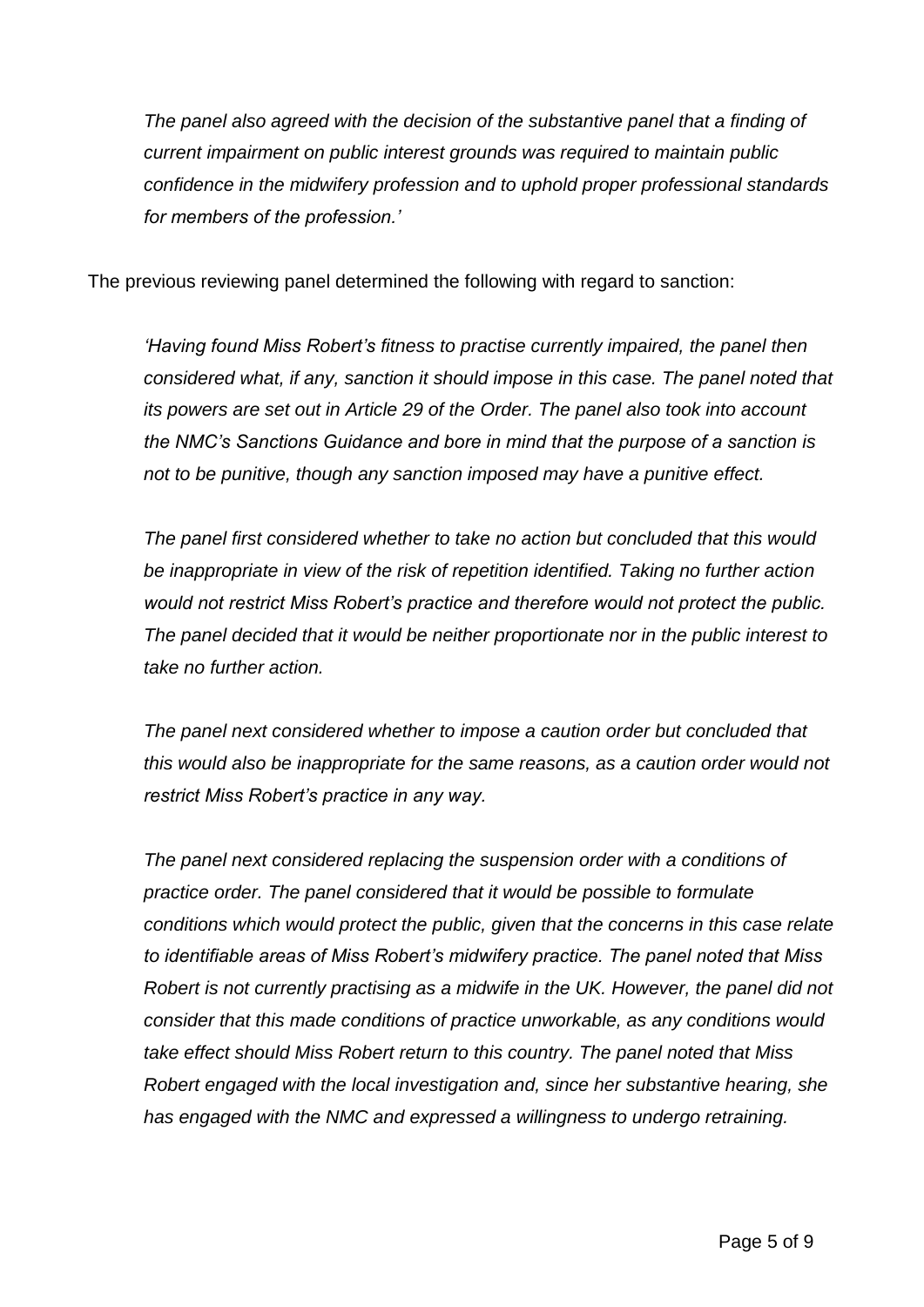*The panel considered whether a suspension order would be appropriate, but decided that this would be disproportionate as public protection could be achieved by a lesser sanction. A suspension order would also limit Miss Robert's ability to remediate her competency.'*

#### **Decision and reasons on current impairment**

Th panel has considered carefully whether Miss Robert's fitness to practise remains impaired. Whilst there is no statutory definition of fitness to practise, the NMC has defined fitness to practise as a registrant's suitability to remain on the register without restriction. In considering this case, the panel has carried out a comprehensive review of the order in light of the current circumstances. Whilst it has noted the decision of the last panel, this panel has exercised its own judgement as to current impairment.

The panel had regard to all of the documentation before it and accepted the advice of the legal assessor.

The panel heard and accepted the advice of the legal assessor.

The panel considered whether Miss Robert's fitness to practise remains impaired.

The panel was of the view that there has not been any material change in circumstance since the order was made on 9 October 2019. It had no evidence before it of any steps Miss Robert has taken to strengthen her practice or to address the concerns raised.

The panel noted the limited information from Miss Robert in relation to when she had been working as a midwife in France, providing holiday cover for an independent midwife. The panel noted that this work involved antinatural and postnatal care and did not address the concerns relating to the facts found proved. The panel had little evidence of Miss Robert working as a midwife since she had taken leave in April 2019, and noted Miss Robert had not stated her intention to return to the UK to practice as a midwife. The panel determined that there remains a significant risk of harm to patients. It noted that Miss Robert had not provided any evidence that demonstrated she has strengthened her practice or provided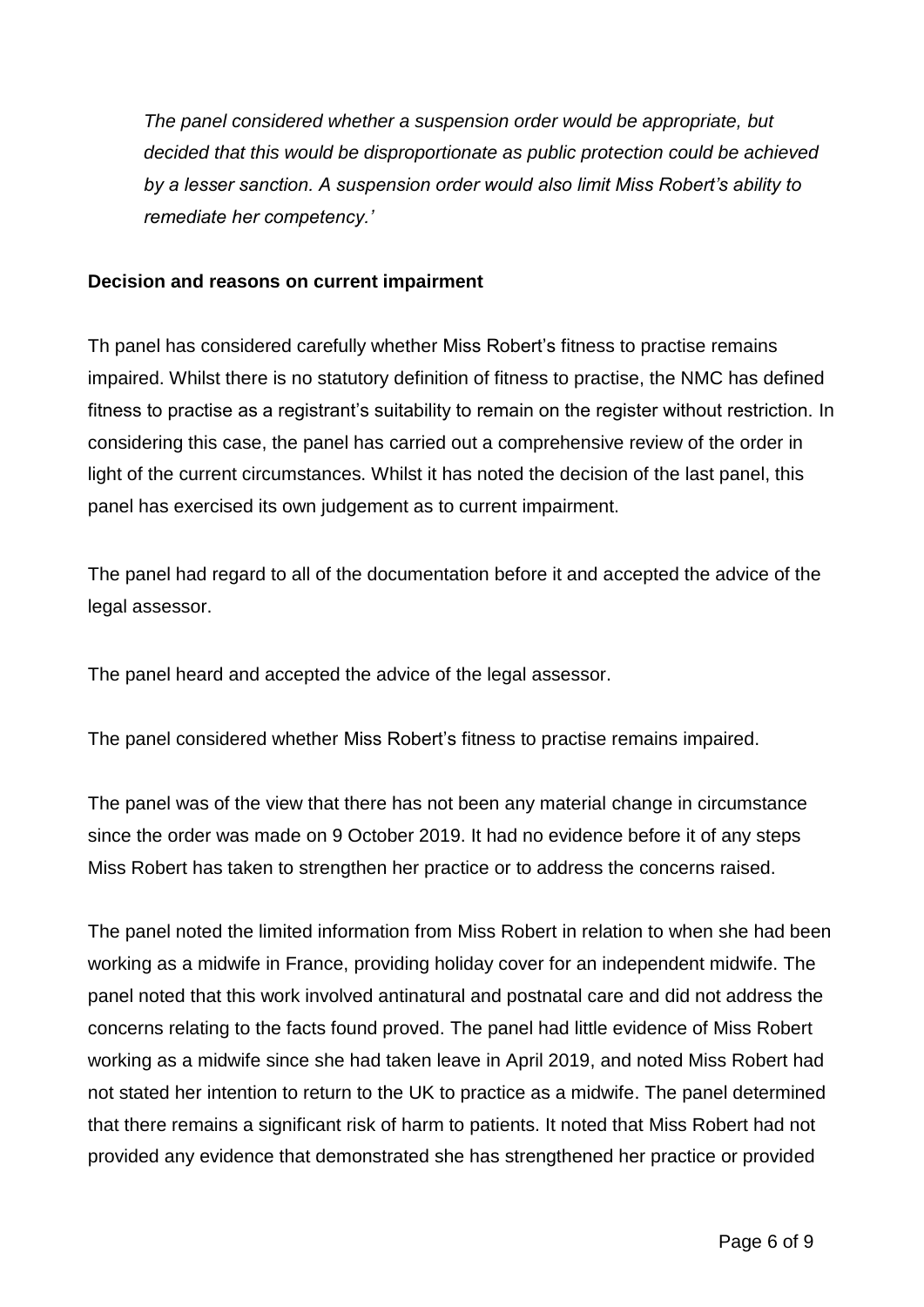evidence of insight of the changes found proved. It noted the previous reviewing panel made recommendations for Miss Robert to provide to this panel.

The panel has borne in mind that its primary function is to protect patients and the wider public interest which includes maintaining confidence in the nursing profession and upholding proper standards of conduct and performance. The panel determined that, in this case, a finding of continuing impairment on public interest grounds is also required.

For these reasons, the panel finds that Miss Robert's fitness to practise remains impaired.

### **Decision and reasons on sanction**

Having found Miss Robert's fitness to practise currently impaired, the panel then considered what, if any, sanction it should impose in this case. The panel noted that its powers are set out in Article 30 of the Order. The panel has also taken into account the 'NMC's Sanctions Guidance' (SG) and has borne in mind that the purpose of a sanction is not to be punitive, though any sanction imposed may have a punitive effect.

The panel first considered whether to take no action but concluded that this would be inappropriate in view of the risk of repetition identified. Taking no further action would not restrict Miss Robert's practice and therefore would not protect the public. The panel decided that it would be neither proportionate nor in the public interest to take no further action.

The panel next considered whether to impose a caution order but concluded that this would also be inappropriate for the same reasons.

The panel next considered replacing the current conditions of practice order with a further conditions of practice order, it had no information before to satisfy itself that conditions of practice would be workable due to the lack of engagement from Miss Robert and her location in France. Miss Robert had not provided any indication of her future midwifery plans or willingness to engage with the current conditions of practice order. The panel therefore concluded that a conditions of practice order would be inappropriate.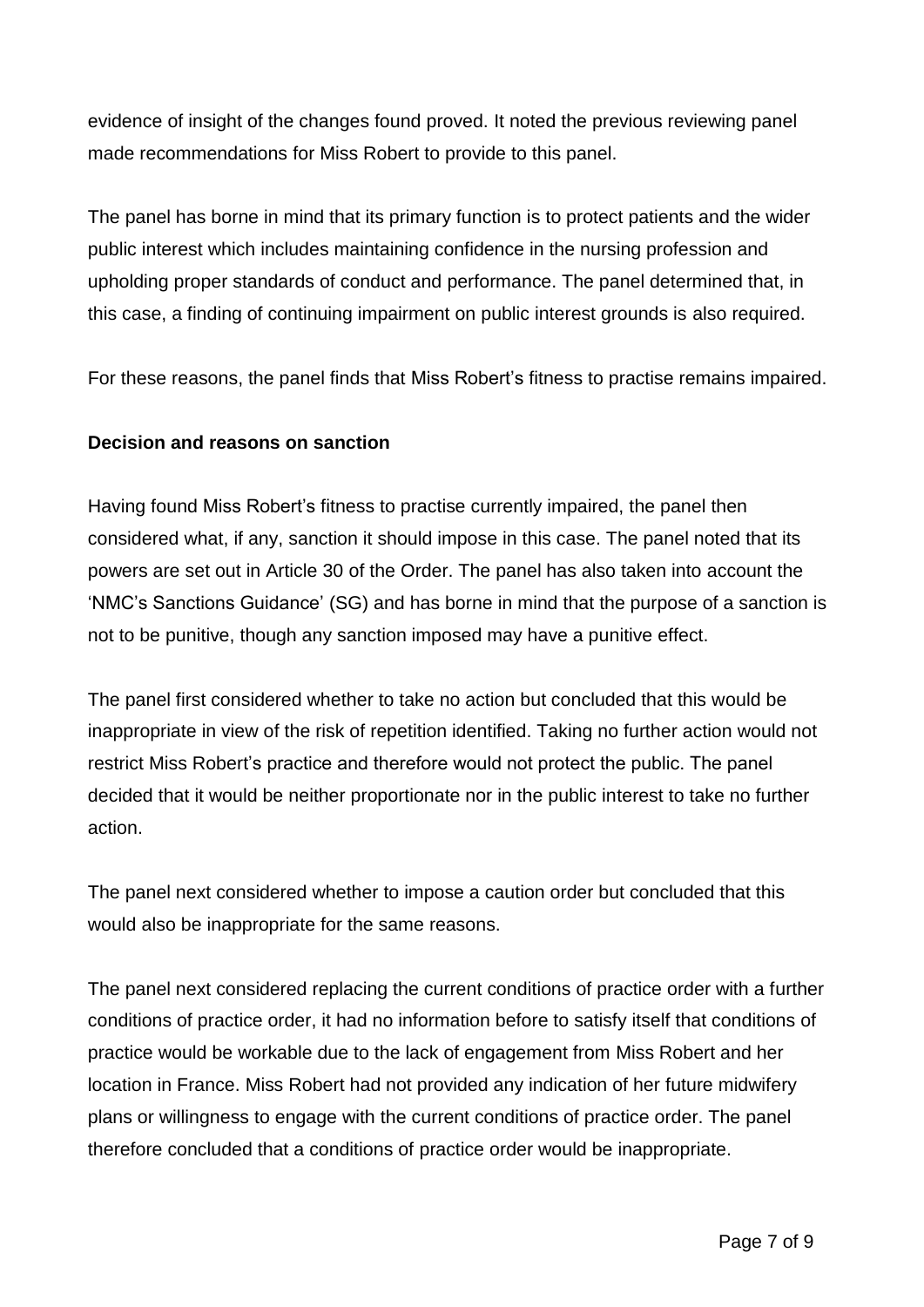On this basis, the panel concluded that a conditions of practice order is no longer the appropriate order in this case. The panel concluded that no workable conditions of practice could be formulated which would protect the public or satisfy the wider public interest.

The panel therefore moved on to consider period of suspension order for six months. It bore in mind that there has been limited engagement from Miss Robert with the NMC since 2019 and she has provided no evidence of efforts made to strengthen her practice or develop her insight into the impact of her actions on the midwifery profession.

The panel determined therefore that a suspension order is the appropriate sanction which would both protect the public and satisfy the wider public interest. Accordingly, the panel determined to impose a suspension order for the period of six months would provide Miss Robert with an opportunity to engage with the NMC and to provide evidence of compliance. It considered this to be the most appropriate and proportionate sanction available. The panel did consider a strike-off but wished to provide Miss Robert with the opportunity to engage.

This suspension order will take effect upon the expiry of the current conditions of practice order, namely at the end of 7 May 2022 in accordance with Article 30(1).

Before the end of the period of suspension, another panel will review the order. At the review hearing the panel may revoke the order, or it may confirm the order, or it may replace the order with another order. However, in light of the lack of meaningful engagement a future panel may seriously consider a strike off as an appropriate sanction.

Any future panel reviewing this case would be assisted by:

- A reflective piece which addresses the impact on patients, colleagues and the wider midwifery profession
- Evidence of training which relates to monitoring fetal wellbeing, in particular cardiotocograph monitoring and Interpretation (CTG), and Intelligent intermittent auscultation
- Evidence of intention to return to the UK to practice midwifery.